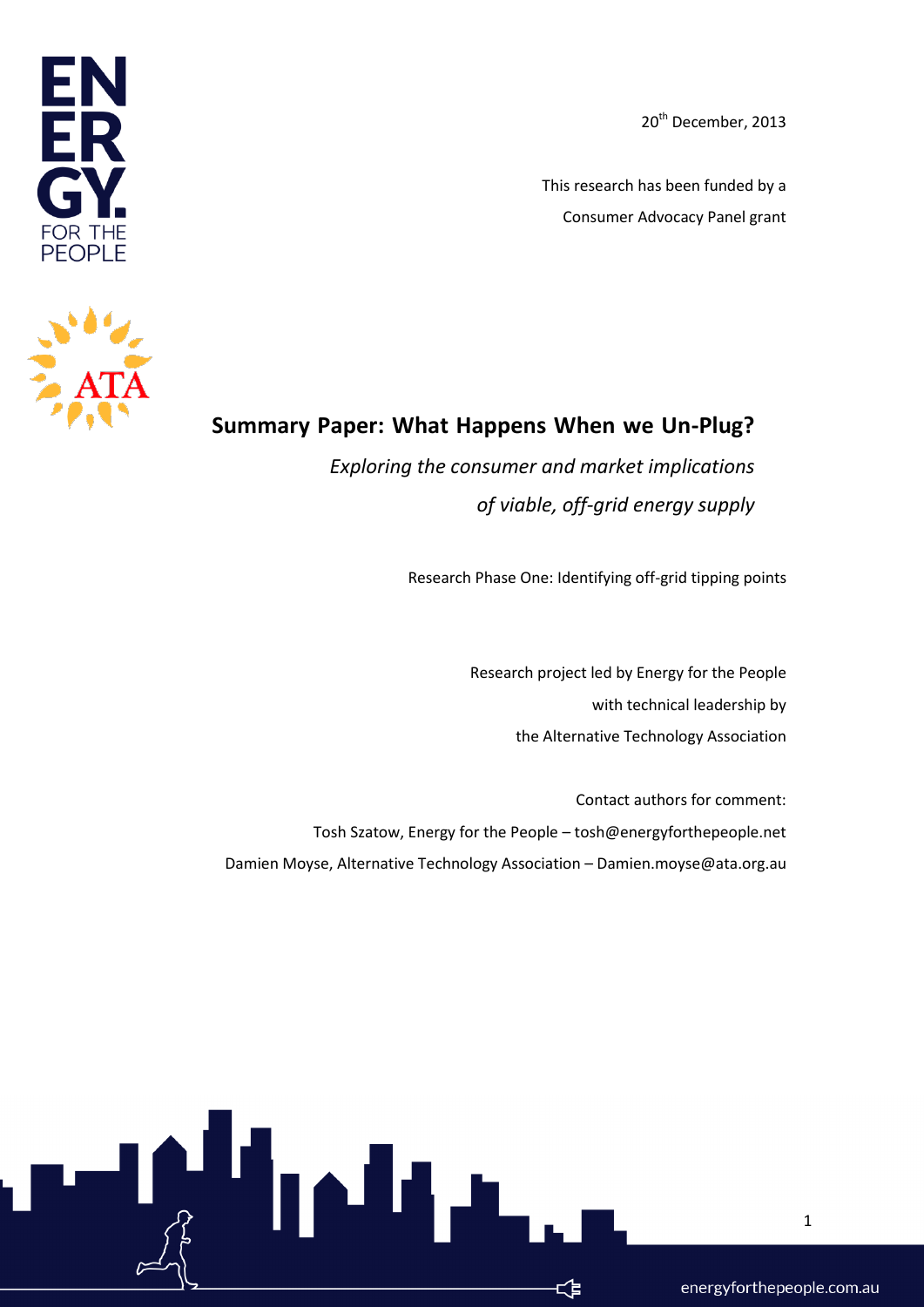#### **Contents**

#### Disclaimer

Energy for the People and the Alternative Technology Association take no responsibility for the selective application or interpretation by third parties of the information that constitutes the document. This document and its associated materials have been produced in good faith with all information contained deemed to be correct at time of production. Energy for the People, Alternative Technology Association, the authors, reviewers and contributors take no responsibility, legally or financially, for any loss/damage to property/persons/projects resulting directly/indirectly from the document in whole or part, its associated materials, or the interpretation thereof. Energy for the People and Alternative Technology Association make no claim as to the accuracy or authenticity of the content of this document, and do not accept liability for loss or damages incurred as a result of reliance placed upon it.

۲

๔ѣ

2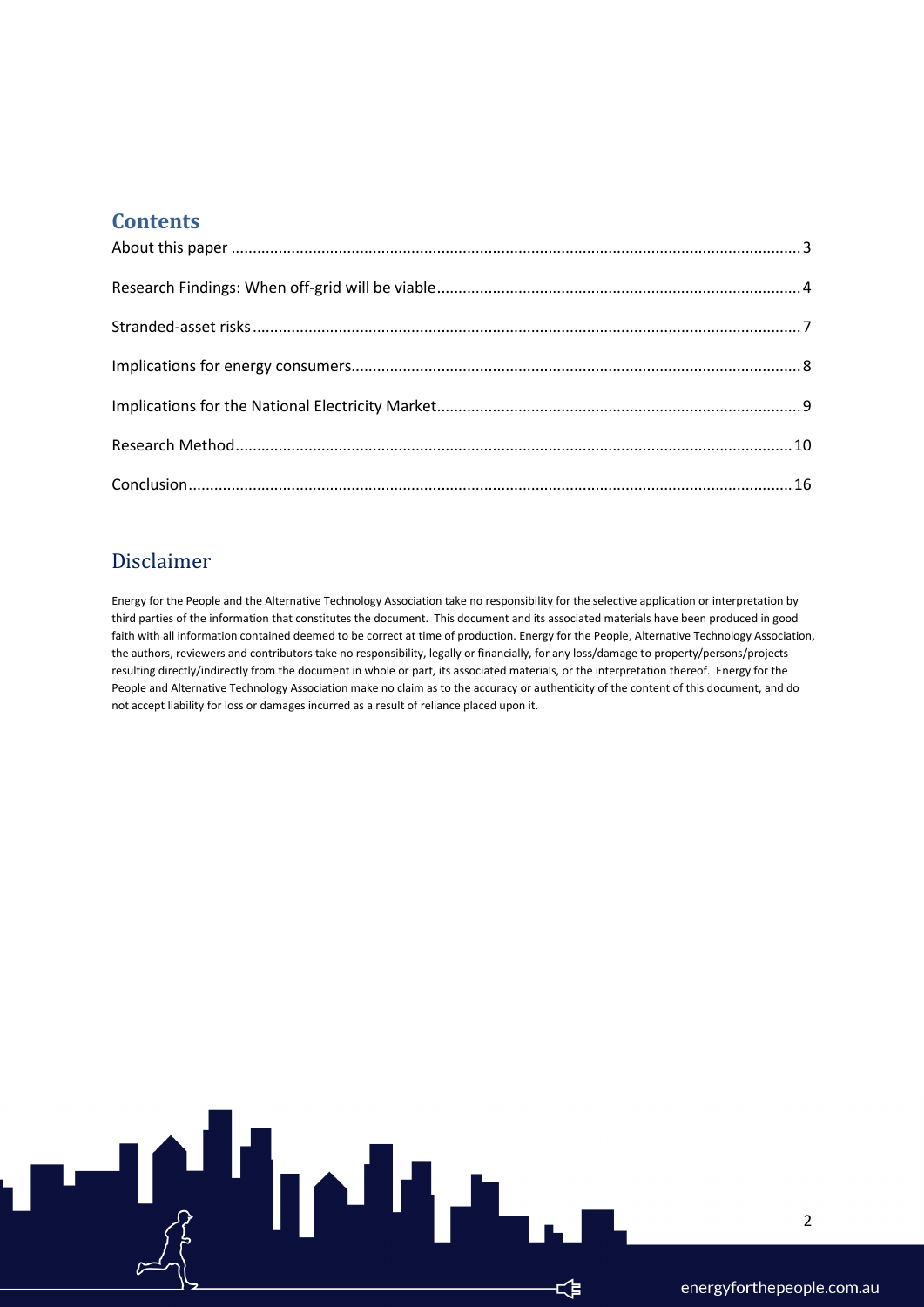## <span id="page-2-0"></span>About this paper

1

The following summary paper highlights key findings from a detailed research study into the financial viability of stand-alone power solutions, and communities buying back their local electricity grid to operate their own energy supply infrastructure<sup>1</sup>.

The detailed research study will be available from early 2014 and was funded by a Consumer Advocacy Panel Research Grant. To ensure you receive the detailed research paper you can:

- Email [contact@energyforthepeople.net](mailto:contact@energyforthepeople.net) directly
- Sign up for news at [www.energyforthepeople.com.au](http://www.energyforthepeople.com.au/)

The research paper highlights that the National Energy Market is in a state of profound transition, from a centrally planned and controlled market, to one where local generation, storage and local control of power is common-place. How far this transition goes, and how quickly, are the only questions which remain unanswered.

The research paper suggests the transition may be quick and dramatic – a shift to cost-effective stand-alone power solutions appears highly plausible by 2020, in a wide range of market segments.

The story of this transition is still being written, but the history of the energy market is worth remembering. When today's energy infrastructure was planned and built, it was far easier to transport electricity over land, than coal. Generating power close to where it was consumed caused air-pollution and associated health impacts. For over 100 years, large power stations, located near to coal mines, connected to businesses and homes across the country via power lines, has had a compelling and practical rationale.

Today, new technologies - specifically solar power and energy storage - have created a vastly different rationale for energy market design. They are factory built, and modular. Increasing or decreasing their installation size has a minimal impact on their installed cost. They can be located close to where energy is consumed, with no impact on air quality or health.

These new technologies, combined with complimentary advances in energy metering, data management and communications, are the building blocks for a very different energy market. The potential for a more customer-centric, local energy system is now very real. Stand-alone power infrastructure can be locally owned and locally managed, with positive flow-on affects for local economies, particularly in regional areas that may suffer from poor power quality or unreliable supply. The risk of high prices to regional customers, enabled by more cost-reflective tariff structures, can also be proactively managed by transitioning to stand-alone power solutions or micro-grids.

 $1$  Note: the study considers financial viability only. Other important factors influencing whether these solutions can be implemented include social factors and how energy market rules and regulations impede or enable them.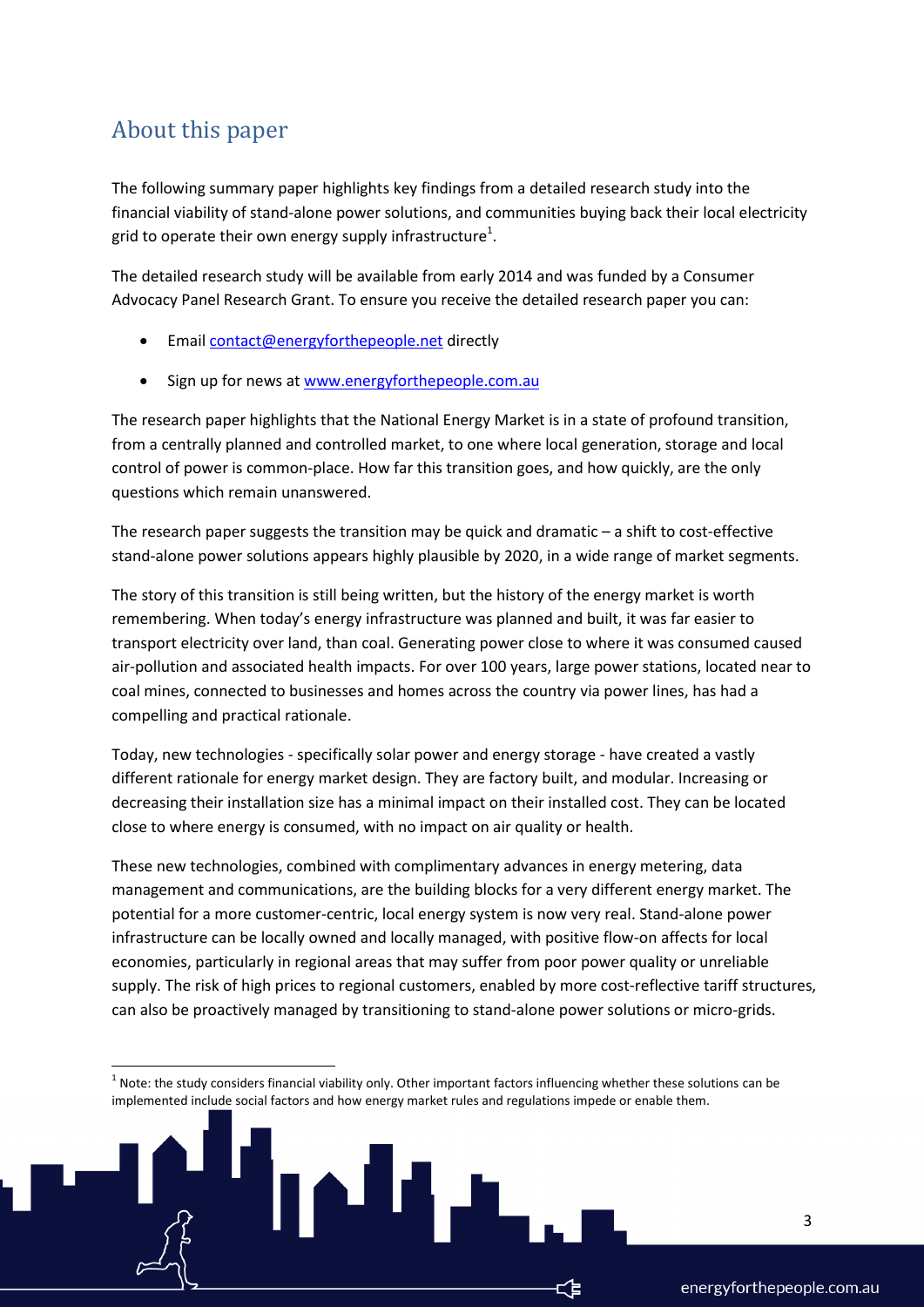The research paper is an addition to public discourse on the transition our energy market is experiencing. It examines various scenarios, using energy and economic modelling, where new and existing communities own and operate their own power supply infrastructure. Central to scenarios considered is the role of different business models that can align the incentives of customers and energy suppliers – we find this critical to the value proposition for stand-alone power infrastructure.

We will be organising a series of forums to continue this dialogue with important stakeholders. To ensure you are able to participate, or if you would like to discuss organising a specific event with us

Email [contact@energyforthepeople.net](mailto:contact@energyforthepeople.net) directly

1

• Sign up for news at [www.energyforthepeople.com.au](http://www.energyforthepeople.com.au/)

# <span id="page-3-0"></span>Research Findings: When off-grid will be viable

The research explored the viability of stand-alone power solutions across a range of Victorian climate zones and household scenarios. The various infrastructure scenarios assessed are described below:

| <b>Scenario: Location and description</b>                            | <b>Gas and electricity</b><br>available - Scenario names | No gas available <sup>2</sup> - Scenario<br>names |
|----------------------------------------------------------------------|----------------------------------------------------------|---------------------------------------------------|
| Werribee – Urban fringe, new-build<br>house                          | Greenfield, single, gas                                  | Greenfield, single, no gas                        |
| Melbourne – Retrofit of existing<br>inner-suburban house             | City, single, gas                                        | n/a                                               |
| Bendigo – Retrofit of existing<br>regional house                     | Regional, single, gas                                    | Regional, single, no gas                          |
| Werribee – 500+ homes, urban<br>fringe greenfield development        | Greenfield, 500, gas                                     | Greenfield, 500, no gas                           |
| Melbourne – 500+ home, inner-<br>suburban retrofit of homes and grid | City, 500, gas                                           | n/a                                               |
| Bendigo - 500+ home, regional<br>retrofit of homes and grid          | Regional, 500, gas                                       | Regional, 500, no gas                             |

 $2$  Note, it was quickly assessed that an all-electric stand-alone power solution would be cost-prohibitive, therefore an electric/wood hybrid, where wood was the primary fuel source for space heating, was considered in lieu of an all-electric system.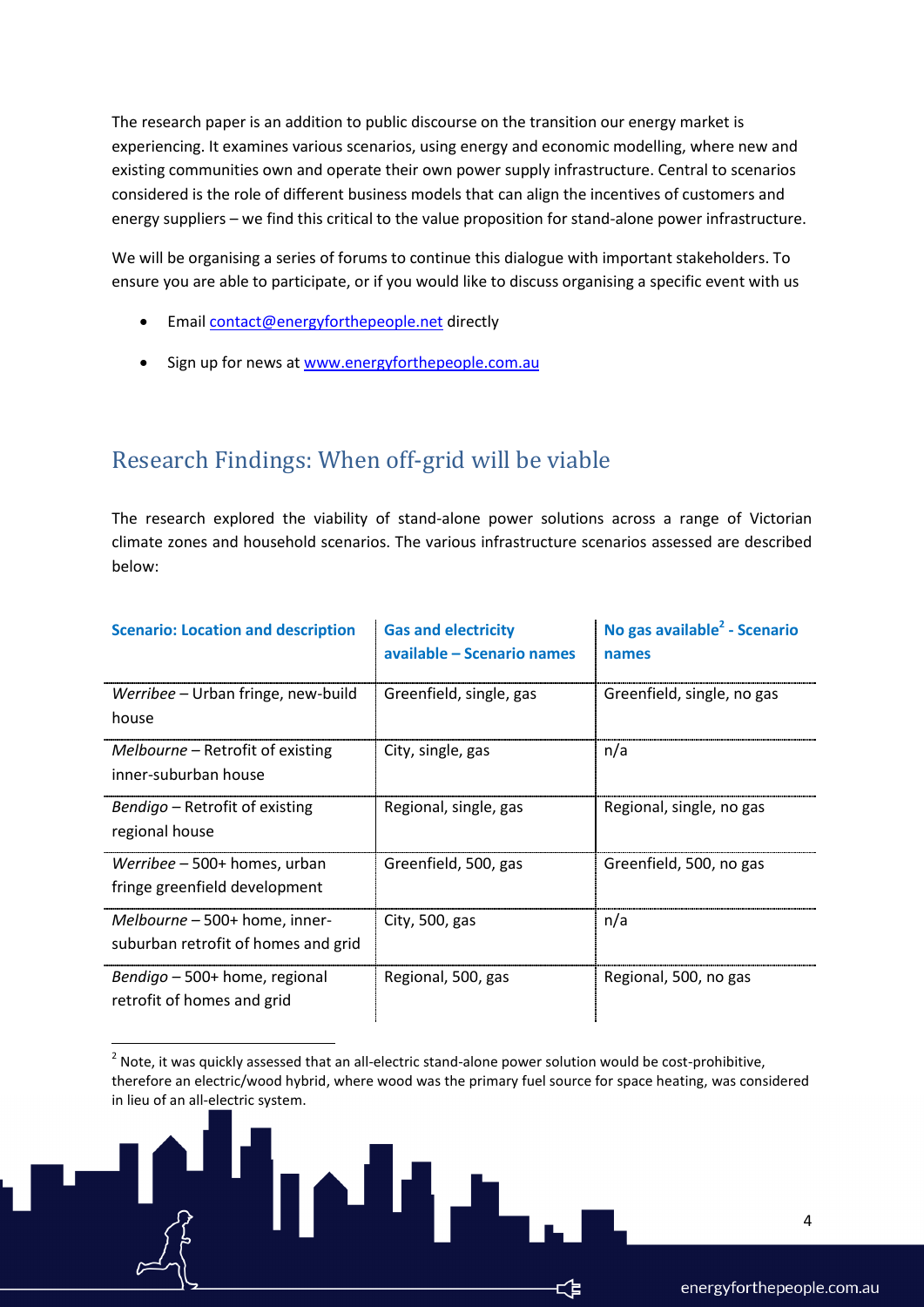The following table details when stand-alone power solutions will be viable across the scenarios considered. In each scenario, a range of energy efficiency measures were implemented in parallel with the stand alone power solution. It was assumed no behaviour change will occur.

| <b>Scenario</b>            | <b>Description</b>                                                                                                                                                                                                                               | <b>Viable by</b>                                                                                    |
|----------------------------|--------------------------------------------------------------------------------------------------------------------------------------------------------------------------------------------------------------------------------------------------|-----------------------------------------------------------------------------------------------------|
| Regional, 500,<br>no gas   | Community buys back the grid; solution is delivered by a<br>specialist energy service company; bottled gas is displaced<br>by wood for space heating <sup>3</sup>                                                                                | <b>Today</b>                                                                                        |
| Regional, 500,<br>no gas   | Community buys back the grid; solution delivered by a<br>specialist energy service company; natural gas connection<br>or network augmentation cost of \$8,000 per home is<br>avoided <sup>4</sup> ; switch from electric heating to wood heating | 2020                                                                                                |
| Regional, 500,<br>gas      | Community buys back the grid; solution delivered by a<br>specialist energy service company; network upgrade cost<br>of \$2,000 per home is avoided <sup>5</sup>                                                                                  | <b>Today</b>                                                                                        |
| Regional, 500,<br>gas      | Community buys back the grid; solution delivered by a<br>specialist energy service company                                                                                                                                                       | 2020                                                                                                |
| Regional, single,<br>gas   | Communities organise bulk-buy and retrofit<br>homes:<br>sufficient roof space for 8kW solar pv per home                                                                                                                                          | 2020;<br>earlier<br>where<br><b>bottled</b><br>network<br>gas<br>or<br>cost<br>be<br>can<br>avoided |
| Greenfield, 500,<br>gas    | Solution delivered by specialist energy service company;<br>Passive design optimised; reduce average home size by 1%<br>(2.5sqm)                                                                                                                 | 2020                                                                                                |
| Greenfield, 500,<br>gas    | Solution delivered by specialist energy service company;<br>Passive design optimised; Cost of capital 7% over 10-years                                                                                                                           | 2020                                                                                                |
| Greenfield,<br>single, gas | Reduce average home size by 3.5% (9sqm)                                                                                                                                                                                                          | 2020                                                                                                |

1

 $3$  We note that the switch to wood fuel will not be unanimously supported by energy market stakeholders, including customers, and that the overarching consideration in this considering this scenario, was financial  $^4$  This scenario refers to a situation where a regional town may be considering connecting to the natural gas network, and instead, chooses to switch to wood fuel for space heating at the same time as implementing a

stand-alone power solution

<sup>&</sup>lt;sup>5</sup> This scenario refers to a situation where an upgrade to the local network is being considered, and an alternative to the upgrade is to switch to stand alone power supply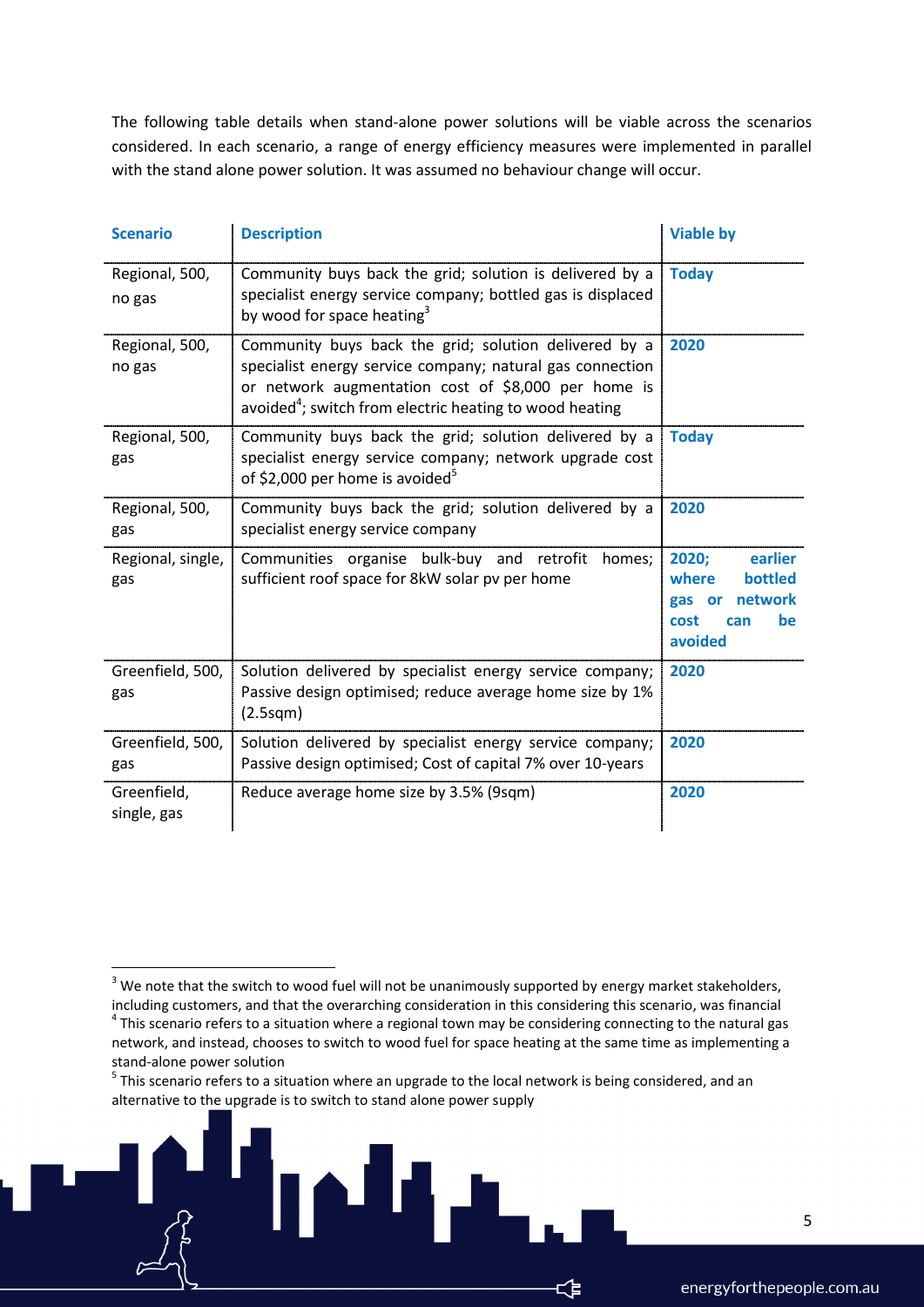More specifically the report's findings include:

- Stand-alone micro-grids for greenfield housing developments, delivered by a specialist energy service provider, are highly likely to be viable by 2020, where natural gas is available, and may be viable where wood fuel displaces natural gas $<sup>6</sup>$ .</sup>
	- Key variables, such as the avoided centralised infrastructure costs, the weighted cost of capital and energy service company overheads (including infrastructure maintenance costs) determine the difference between a commercial model that is viable<sup>7</sup> over 10-years , or not. Over 25 years, the model is clearly viable;
	- $\circ$  A short-term reduction in the energy service company's weighted cost of capital, from 8.6% to approximately 7%, is likely to be sufficient to make a stand-alone micro-grid viable over a 10-year period, after which the cost of capital could increase again without affecting the commercial viability. Alternatively, reducing the size of homes by as little as 1%, and using the construction cost savings to offset standalone power infrastructure costs, is likely to be sufficient to make the model viable by 2020.
- Stand-alone micro-grids delivered by an energy services provider are likely to be viable by 2020 in regional areas with natural gas, particularly where the short-term weighted cost of capital can be reduced – a reduction from a weighted cost of capital of 8.6% to 8.4% is sufficient to go from cost-neutral over 10-years, to profitable over 10 years.
	- $\circ$  Where natural gas is available and there is the potential to avoid an electricity network upgrade cost of approximately \$2,000 per home within the area serviced by that network, it is more cost-effective to switch to a stand-alone micro-grid based on current prices for a stand-alone micro grid solution;
	- o Where natural gas is not yet available and electricity is currently used for heating; and heating is switched to wood fuel to displace a centralised gas connection cost, or network augmentation cost, of \$8,000 per home, the stand-alone micro-grid model becomes viable over a 25-year period by 2020;
	- $\circ$  Where wood displaces bottled gas, the model is as good as cost-effective<sup>8</sup> today based on current prices for stand-alone micro-grid infrastructure and energy, and clearly viable over a 25-year period based on 2020 prices.
- Stand-alone power solutions for individual homes in regional areas, with high winter and summer thermal loads<sup>9</sup>, are likely to be viable before 2020 where communities can selforganise and realise cost-reductions on stand-alone power infrastructure. However, they are constrained by the size of PV systems required (8.2kW is needed which will be difficult for many household roofs to accommodate). Where wood is used to displace natural gas as part of an appliance replacement cycle (for example, old gas heaters and cook-tops need replacing), stand-alone power solutions may also be viable by 2020. Where bottle gas is displaced by wood, the viability improves substantially;

**.** 

 $^6$  Stand alone micro grids utilising wood fuel for space heating are viable where the combined cost of connecting to centralised electric and gas networks exceed \$8,000

 $<sup>7</sup>$  We defined "viable" as being cash-flow positive on a cumulative basis, over a given time period. We used a</sup> simple pre-tax cash flow model for assessing viability.

<sup>&</sup>lt;sup>8</sup> The increase in cost is immaterial

<sup>&</sup>lt;sup>9</sup> The Bendigo climate was used for all our regional scenarios.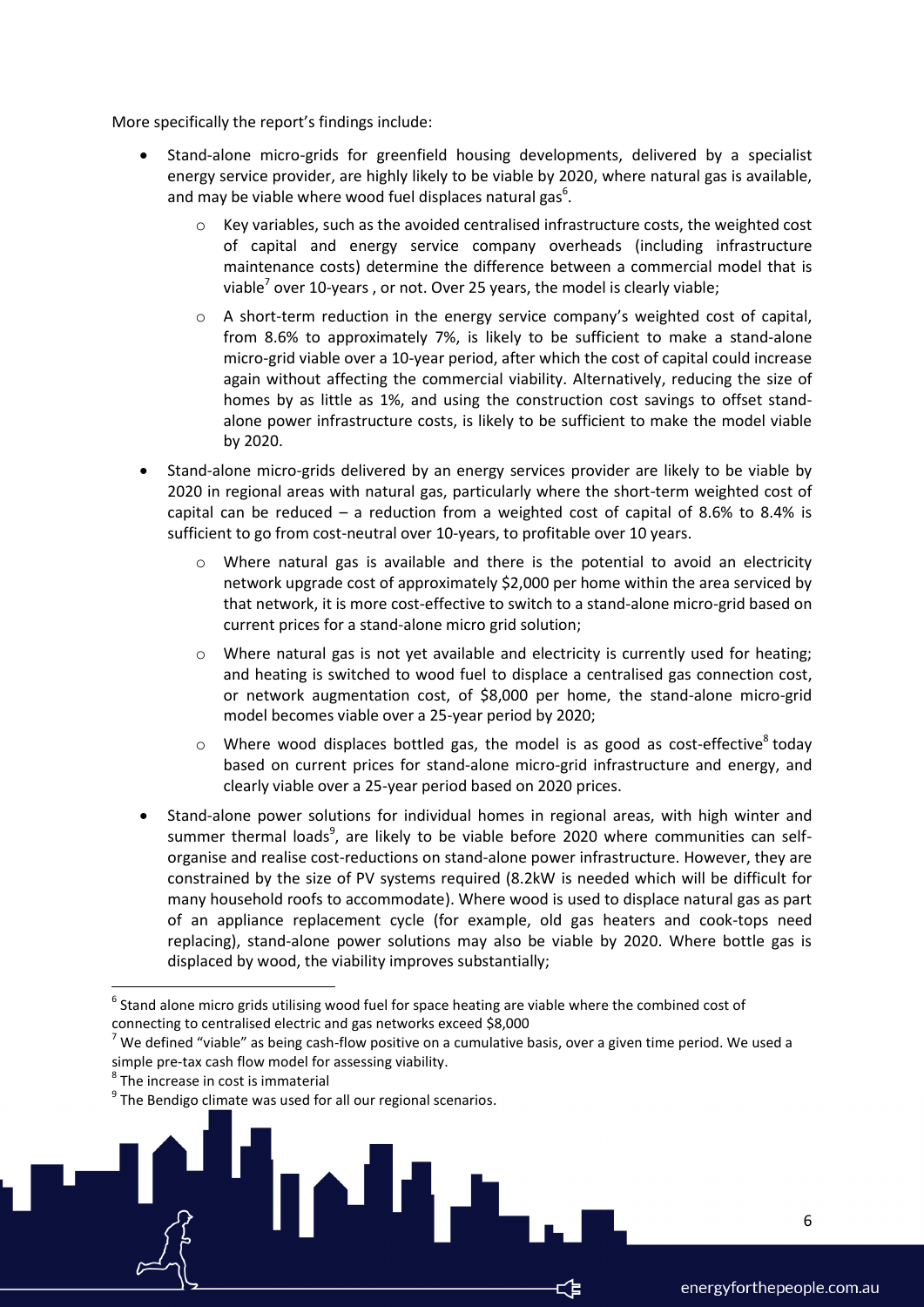Stand-alone power solutions for individual homes in greenfield developments are unlikely to be viable before 2020 without a significant step-change in stand-alone power infrastructure costs, or customers choosing to reduce the size of their home to save on construction costs and offset stand alone power infrastructure costs. We found that reducing the size of a home by  $9m^2$  (3.5% of the average new Victorian home) would be sufficient to make standalone power infrastructure viable by 2020.

### <span id="page-6-0"></span>Stranded-asset risks

1

Infrastructure planning for new housing developments must be carefully managed by local authorities. Business as usual grid connections to electricity and gas networks are likely to already be sub-optimal today, given we find stand-alone power solutions are viable prior to 2020.

In particular, local authorities, developers and builders will need to work closely together during long-term infrastructure planning processes to develop the knowledge, policies and systems required to enable truly efficient energy infrastructure planning, and to avoid locking in inefficient centralised infrastructure.

Processes and controls for managing network investment are also critical, including pricing controls. Nodal pricing<sup>10</sup> has the potential to highlight opportunities where centralised network assets can be re-purposed to a more cost-effective stand-alone power solution. However risks to energy affordability remain, as nodal prices, without an efficient transition of the grid at that node, would simply result in higher energy costs.

The Australian Energy Regulator will need to be vigilant as part of 5-year network investment reviews to ensure that network companies have fully investigated the potential for non-network solutions to grid-constrained areas, and where networks are in need of replacing. It will be critical that network companies are engaged in the efficient transition of their grid – if they lack incentive, or effective discipline, the risk of stranded network assets emerging, and the related impacts on future energy prices, will only grow.

It is important to note that in none of the assessments has the report accounted for the real cost of supplying regional customers – the results rely on current retail tariff structures only - this is likely to significantly under-value the transition to stand-alone power solutions and implies that, in some markets, off-grid may already be viable, even at today's relatively high stand-alone energy infrastructure prices.

 $10$  Nodal pricing entails the true cost of network infrastructure at any given point of the energy network be priced relative to its true cost. For those not familiar with energy pricing, it is important to note that electricity and gas networks do not price their services strictly based on the cost of serving customers in specific locations, and that this masks the true cost of serving customers, particularly those in regional and fringe of grid locations.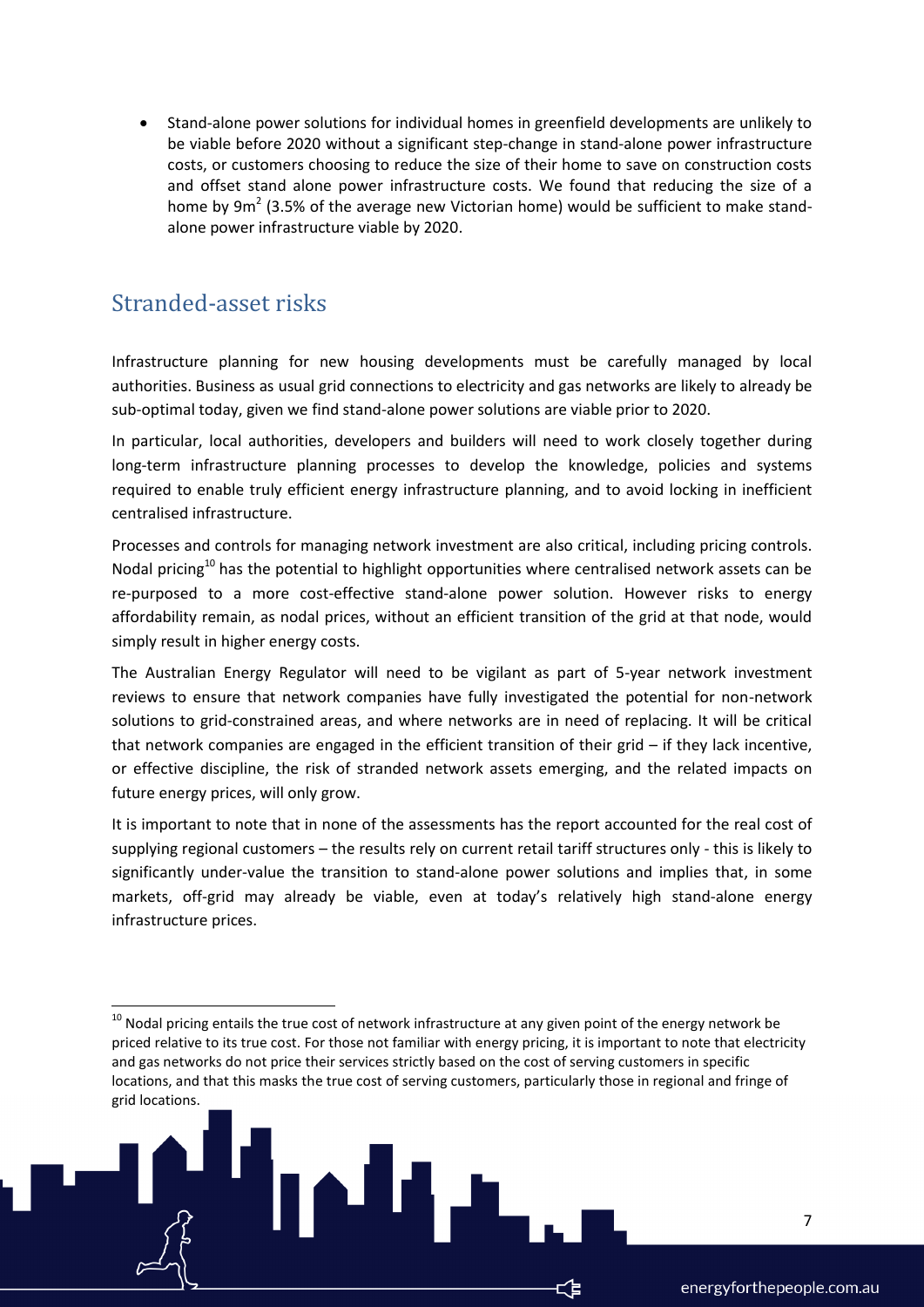Further, the analysis undertaken considered Victoria only. In other areas of Australia, such as NSW QLD, and SA, milder climate zones and better solar radiation would make stand-alone power solutions more viable, more quickly.

#### <span id="page-7-0"></span>Implications for energy consumers

**.** 

The report's findings have significant implications for consumer protections in the energy market and for efficient investment in centralised gas and electricity infrastructure more broadly.

The current energy market design is premised on the idea that customer choice, enabled by information and a disaggregated competitive market, will lead to the lowest possible prices for customers. However, our analysis shows that stand-alone power solutions, led by a specialist energy services company, is likely to entail no choice of retailer yet offer the potential for lower energy prices for the scenarios assessed.

Energy delivered by a service company, making use of stand-alone power infrastructure, is also likely to improve the incentive for designing and offering products and services that help customers reduce energy demand, as reduced energy demand translates more directly into local infrastructure savings, in particular reductions in back-up generator use and/or battery capacity and cycling demands - this contrasts to the current energy market where reduced energy demand in any given location does not necessarily translate into savings for customers in that location due to price smoothing across locations.

Lastly, stand-alone power solutions are likely to entail greater price certainty for customers, including the potential to proactively manage the risk of major price restructuring under a "utility death spiral" scenario.

Greater price certainty occurs because the stand-alone power infrastructure model is far less exposed to variable fuel prices (energy supply is predominantly from solar power which utilises free fuel – the sun) and fluctuations in asset utilisation because prices are set based on a combination of energy services delivered (space heating, hot water, etc) and energy used – not just energy used as per the incumbent energy supply model $^{11}$ .

"Utility death spiral" risks would be managed by buying out local network infrastructure and repurposing it to enable a new energy supply model that is less dependent on sales volumes to retain viability – that is, instead of a sub-optimal business model constantly re-pricing services to remain

 $11$  When prices are set to reflect the quality of energy services, such as provision of thermal comfort, reductions in energy use do not impact on the viability of the supply model – customer payments are set to reflect the value of the service, and not just how much energy is consumed. In this way, enhancing energy efficiency does not undermine the viability of the service model, whereas where customer payments reflect energy use only, energy efficiency undermines asset utilisation and causes prices to increase – eroding the financial benefits of energy efficiency.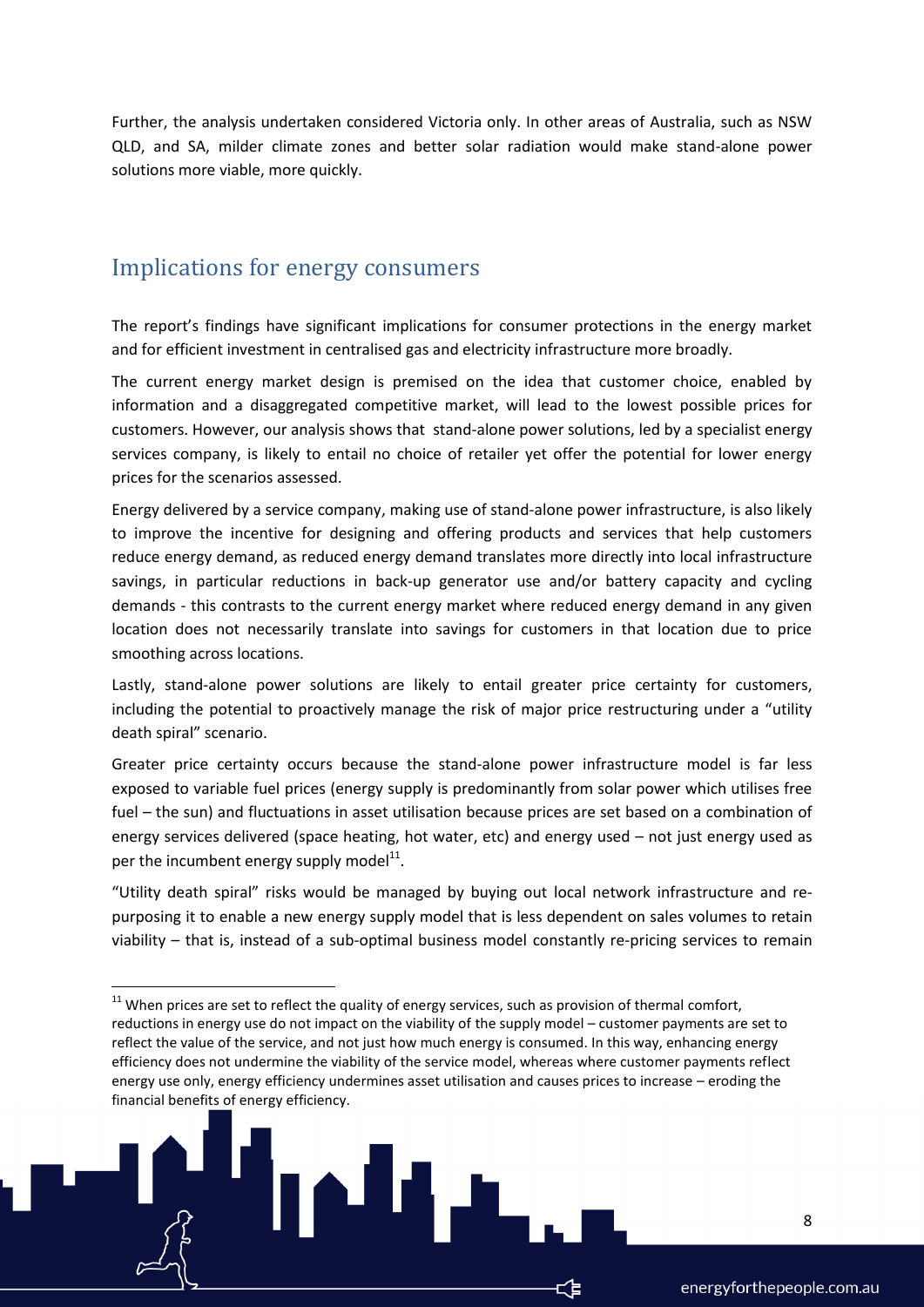viable, the infrastructure could be bought out and the business model for energy supply reconfigured.

In the case of regional customers, the transition to stand-alone power solutions may also entail improved power quality and reliability, including improved resilience to outages caused by extreme weather, such as storms and fires.

Collectively, the results suggest that the premise upon which the current energy market is designed should be challenged in the interest of all consumers. A future energy market in which customers are supplied by stand-alone power and micro-grids also implies new regulatory challenges and specifically, begs the following questions:

- What processes should be followed for customers who cannot afford to pay for their energy requirements? It would not be possible for a customer to be disconnected from one retailer and re-allocated to another, in a market where stand-alone power solutions limit retailer choice;
- What would become the equivalent of a "retailer of last resort" in the event that an energy services company, delivering stand-alone power solutions, became insolvent? Prudential requirements for such infrastructure providers, including insurance policies, would need to be carefully designed and managed to ensure financial insolvency would not leave customers without power;
- How would the discipline of price and service competition be maintained on stand-alone power infrastructure providers, given customers would not be able to switch retailers in the event they became dissatisfied with energy prices and/or customer service?

These questions point to the need for specific community service obligations on providers of standalone power infrastructure, and possibly tighter prudential requirements, to ensure the risks are effectively managed.

# <span id="page-8-0"></span>Implications for the National Electricity Market

A future in which stand-alone power infrastructure emerges at scale, and in an unplanned way, suggests the risk of significant network and generation infrastructure becoming stranded assets. This report suggests a number of measures, which could be implemented to mitigate and/or manage this risk:

- Co-ordinated trials of small-scale stand-alone power solutions, potentially through the distributors' demand management incentive scheme, to enable accelerated learning by energy market participants and regulatory authorities;
- Facilitated purchase of centralised network assets, where they have been shown to be inefficient as part of a centralised supply model. Projects could be identified and flagged for action by the Australian Energy Regulator to State Governments, as part of its network investment review processes. State governments could then co-ordinate a targeted, localised response, using a network of energy market stakeholders;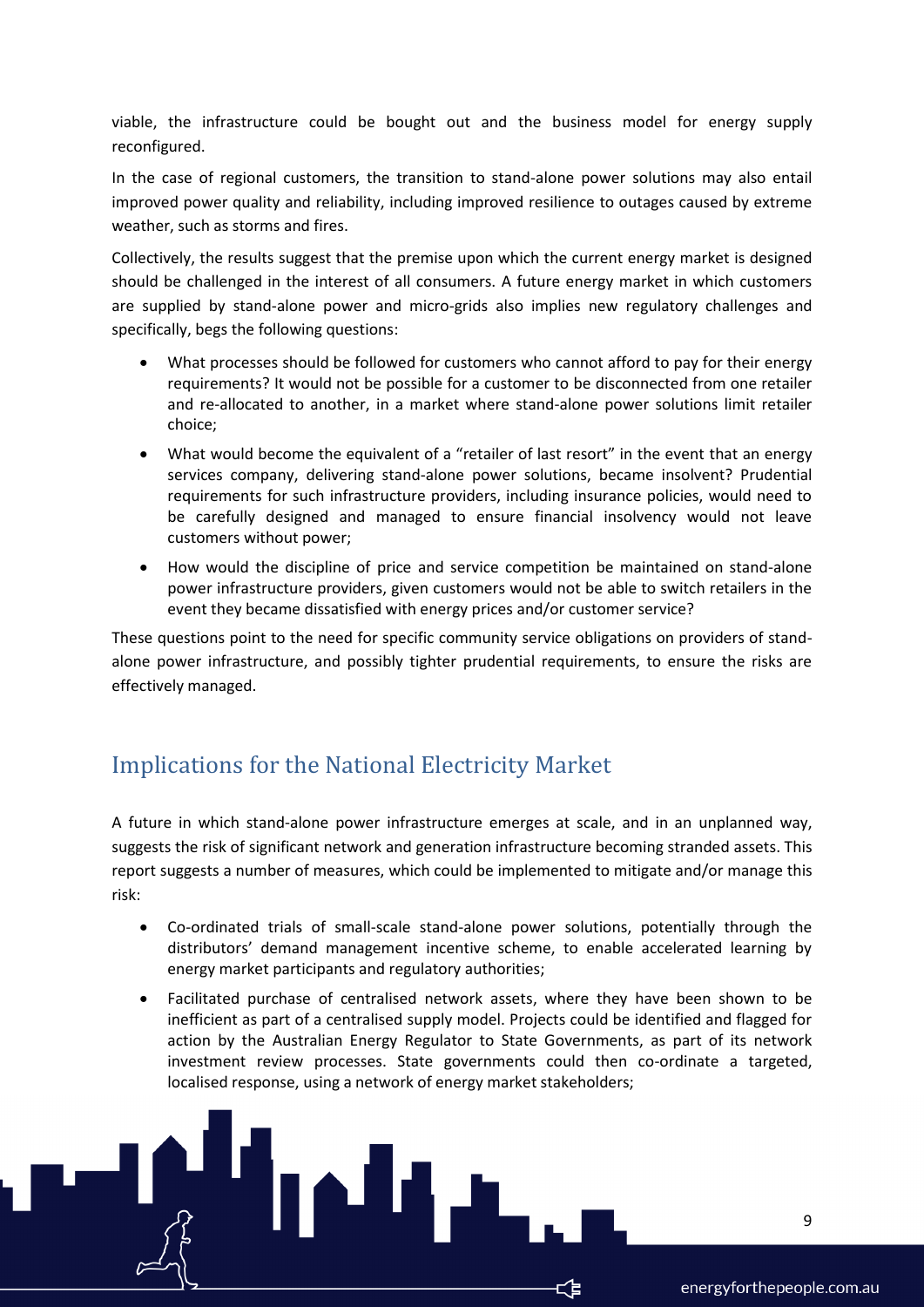- The clear and transparent publication of network constraints, made available in easily accessible language and format to the public, organised by postcodes - this will allow community groups, councils and energy service providers easy access to the data needed to assess stand-alone power infrastructure models and may obviate the need for State Government co-ordination;
- Adjustment of the Regulatory Investment Test for distribution (RiT D), with networks' threshold to be based on a cost-per-customer basis, as opposed to a capital cost figure alone. The report demonstrates that, even at \$2,000 per customer, upgrading the electricity network and continuing its operation as part of the centralised energy market, is highly likely to be inefficient, where natural gas is available for space heating. The implication of this finding is that the RiT – D threshold could be set as low as  $$2,000$  -  $$3,000$  per customer served in the network;
- Assessing network planning and investment requirements more stringently in areas where stand-alone power solutions are likely to be viable – specifically regional areas, and particularly either where bottled gas exists and/or in residential growth corridors where new network assets will be planned;
- The implications of a move to virtual net metering, where generation of energy at one location could be offset against the retail bill of a customer located nearby, but on a separate land title, needs to be carefully considered. Such metering arrangements would create a strong incentive to maximise generation of energy at any given location, and reduce the incentive for energy storage, as storage would not be necessary for avoiding local network costs.

We recognise these network measures are necessarily brief, reflecting the early stage and scope of the research. Further work would be required to develop measures that can be implemented, with support from energy market stakeholders.

## <span id="page-9-0"></span>Research Method

Three locations where chosen for the analysis - Werribee, Bendigo and an inner-Melbourne suburb. Locations were chosen to reflect a range of climate and property types across Victoria, and to highlight particular challenges and opportunities likely to be faced by a potential shift to off-grid energy supply.

It is important to note that with Victoria's relatively harsh climate and poor solar resource, and low energy costs compared to other State's across Australia, the locations chosen represent close to a "worst-case" scenario for the viability of off-grid energy supply in Australia.

In each scenario, a housing type was developed in line with the predominant housing types of the three locations, and a baseline energy load profile was developed for each home and scenario. Key characteristics considered were:

Size of the home;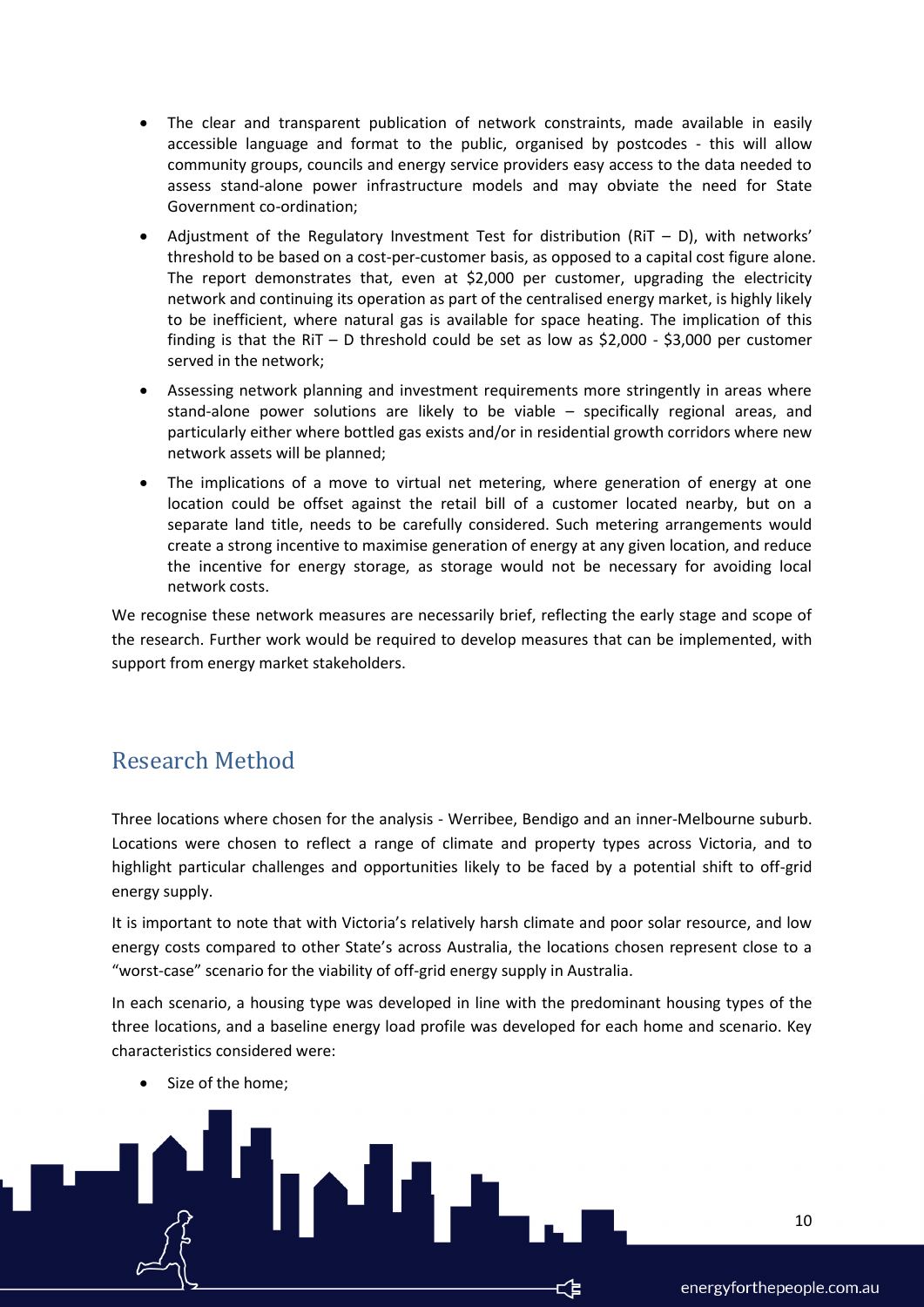• Star-rating of the home; and

**.** 

 The type and efficiency of appliances/systems used inside the home for space heating and cooling, water heating, lighting, refrigeration and washing.

For each scenario, we considered a range of possible measures aimed at reducing energy demand cost-effectively, before sizing and pricing stand-alone power infrastructure.

A financial hurdle rate of return of 10% was chosen for retrofit measures – this hurdle rate was chosen due to the premise that such a hurdle rate, at a minimum, would be required to make standalone power infrastructure financially attractive and, by default, such a hurdle rate should be applied to assess measures that reduce energy demand. In this way, the retrofit measures we selected for implementation did not unduly influence the viability of the stand-alone power solution assessed.

In each location, assumptions were made about what percentage of the thermal load would be used for heating or cooling, including the fuel type and efficiency by which heating and cooling demand would be met, before and after retrofit measures were implemented.

Once a load profile was developed, a stand-alone power system was sized and priced, before the viability of the stand-alone energy package (demand reductions and power infrastructure) was modeled. In this modeling process, we made the following judgments:

- That the stand-alone energy package would be delivered by a professional energy services company;
- That systems would be designed to minimise the need for back-up generation (to avoid local particulate emissions and exposure to fuel price risk) – all systems were designed for solar to supply 92-96% of all energy needs;
- That the professional energy services company would be purchasing infrastructure at wholesale prices and recovering the profit margin on that infrastructure, plus labour for installation and their corporate overheads, over the lifetime of said infrastructure. The assumption naturally implies a lower installed capital cost than if a household was purchasing infrastructure at retail prices. Discount factors applied to retail costs were in the order of 35-40% for all components, other than PV, which had an assumed retail discount of  $10\%$ <sup>12</sup> and the centralised diesel generators for the 500 home solutions, which were assumed to be purchased at retail price from a suitability qualified supplier, and placed on a service contract with that supplier for ongoing maintenance.
- The energy service company would take on warranty risk, implying a 16.5% premium on wholesale costs  $-$  the entity importing becomes responsible for the enactment of any warranty.

These judgments were based on our direct experience in this domain and our belief that stand-alone energy solutions for the "mass-market" will need to be delivered by a professional energy service company, which manages risk and complexity on behalf of the household.

<sup>12</sup> The rationale for not discounting PV and PV-related materials was that in reality, 2013 panel prices are currently likely to be somewhat depressed, given the global oversupply of Chinese panels and panel manufacturers, and that potentially a small increase may be experienced in the market over the next few years as the global PV industry adjusts to a more stable, long term economic future.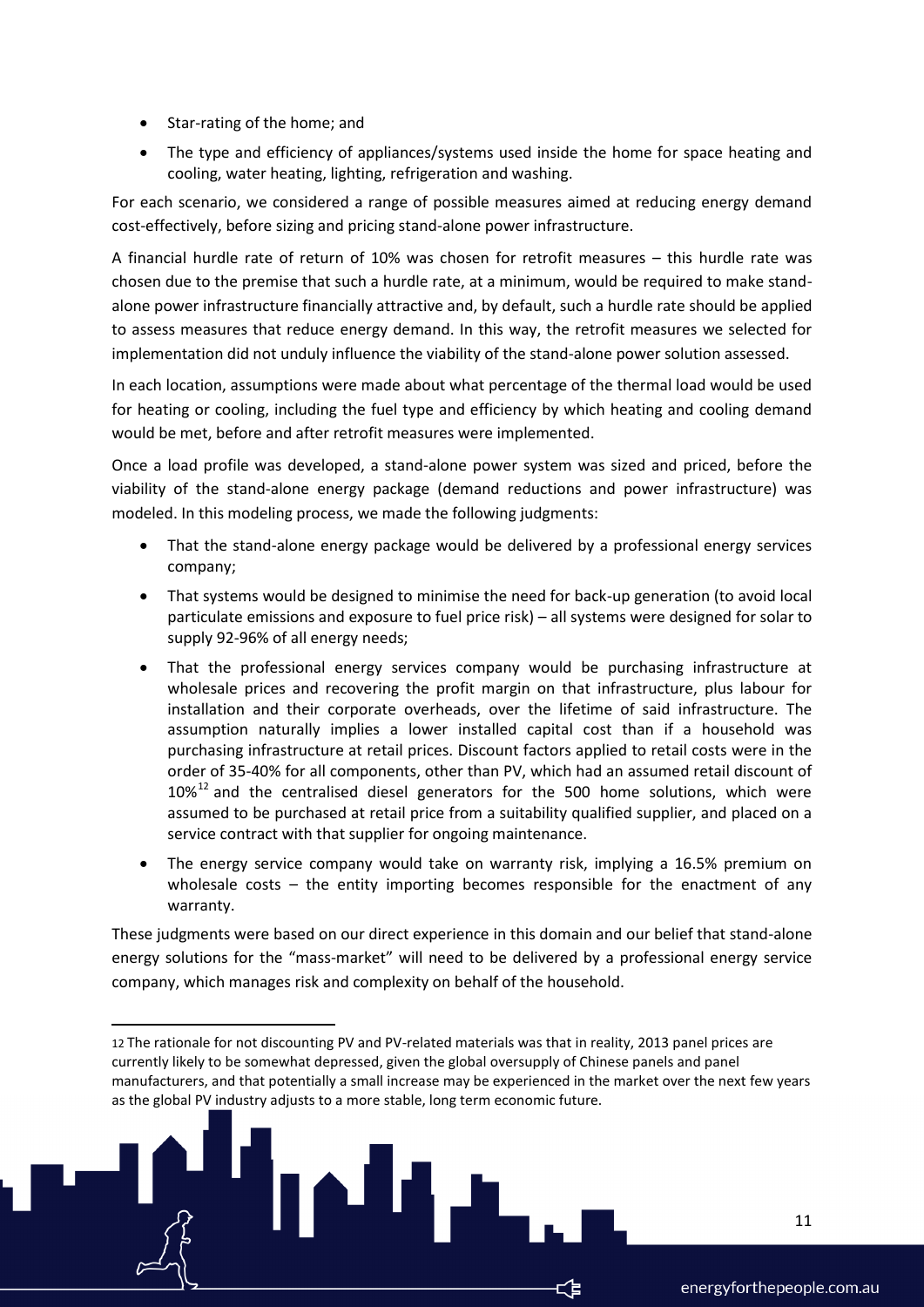We examined the business case for delivering the stand-alone energy solution from the perspective of the energy service company, with the assumption that, if this can be done for the equivalent price of energy incurred by the household, regardless, it will be attractive to the mass market.

The SAPS chosen for the purposes of all scenarios were based on the most cost effective, proven and currently available technology in the Australian energy market – that is:

- a solar photovoltaic (PV) array;
- batteries and battery management system;
- inverter-charger/s and regulator/s; and
- backed up by a small petrol generator, for the individual home scenarios; or
- large-scale diesel (potentially fuelled by bio-diesel) generators for the clustered scenarios.

For the clustered 500 home scenarios, both the PV and the battery banks were distributed, with not every home needing to house all or part of the stand alone system.

Starting prices for electricity and gas, including GST, were assumed to be:

- $\bullet$  peak electricity 35c/kWh
- $\bullet$  off peak electricity  $-15c/kWh$
- daily electricity connection charge 80c
- gas use  $-6.3c/kWh$  (2.3 $c/MJ$ )
- bottled gas 16.2c/kWh (4.5c/MJ incl bottle delivery)
- daily gas connection charge 60c

By 2020, based on our forecast price assumptions, these become:

- peak electricity 43c/kWh
- $\bullet$  off peak electricity 18c/kWh
- daily electricity connection charge 85c
- gas use  $-10c/kWh$  (3.7 $c/MJ$ )
- $\bullet$  bottled gas  $-$  23c/kWh (8.4c/MJ)
- daily gas connection charge 85c

The future price of PV and battery storage is naturally contested. We have taken the view that the primary driver of cost reductions in stand-alone power systems will be changes to battery storage prices.

While further drops in solar panel costs are certainly possible, we have taken the view that system price reductions of the last 2-3 years in Australia will slow down and plateau. This reinforces the conservative nature of our method.

To inform our future battery price assumption, we considered a range of publicly available research into forward battery price curves with a focus on lithium-iron technology. While lithium-iron will be challenged by other technologies, we have made the assumption that as it is the dominant storage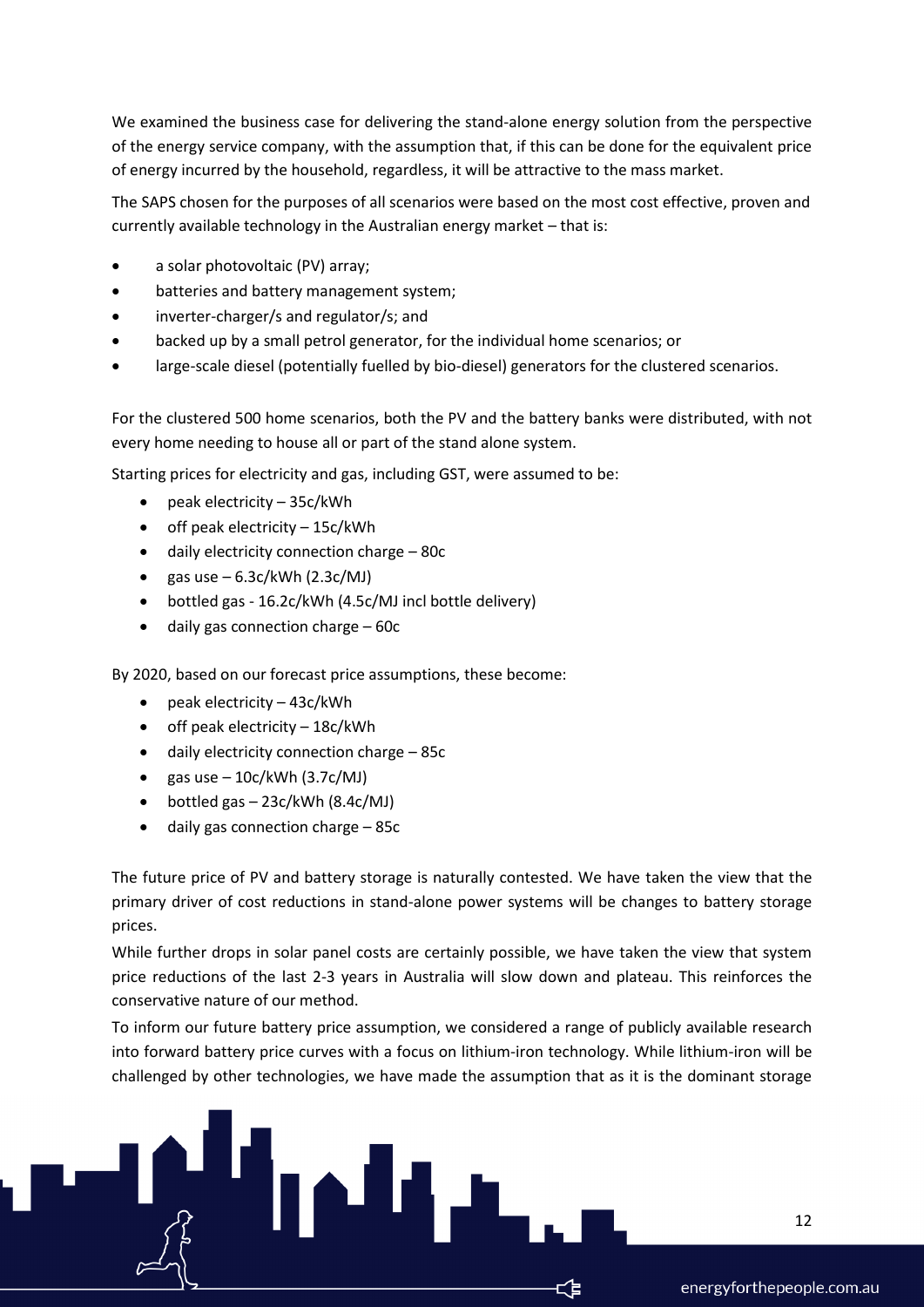technology currently being developed for transport energy applications and small-scale stationary energy storage applications, is a sensible proxy for future energy storage costs.

Forecasts for lithium-iron battery storage tend to converge at, or slightly above, a retail price of  $$200/kWh<sup>13</sup>$  by 2020. The figure below presents a consolidated view of battery price forecasts from a range of sources.



Figure 1: Lithium Iron cost projections (EV updated, viewed online at: [<http://analysis.evupdate.com/batteries-power-trains/battery-prices-could-lower](http://analysis.evupdate.com/batteries-power-trains/battery-prices-could-lower-costs-make-evs-competitive-2020)[costs-make-evs-competitive-2020>](http://analysis.evupdate.com/batteries-power-trains/battery-prices-could-lower-costs-make-evs-competitive-2020)

This implies a 7.5%pa drop from today's retail price of around  $$350/kWh<sup>14</sup>$  and depending on assumed margins across the retail supply chain, a production cost of approximately \$145/kWh. The experience of PV, which dropped in price by approximately 80% over 3-4 years suggests a price reduction of this order is plausible and conservative for batteries.

Given we assume batteries will be purchased wholesale, and effectively leased to customers as part of a contracted service, we assumed a wholesale purchase price of \$175/kWh including warranty risk. Across different scenarios, we varied the assumed reduction in balance-of-system costs, including the inverter, solar panels, wiring, back-up generator and labour from 0%-2%. This was done to test

**.** 

13

<sup>&</sup>lt;sup>13</sup> Note, this \$/kWh figure represents usable storage – that is, it accounts for depth of discharge constraint of 80%

<sup>&</sup>lt;sup>14</sup> Note, this \$/kWh figure may appear low as it does not include system integration costs. Costs for inverter, battery housing and wiring are considered separately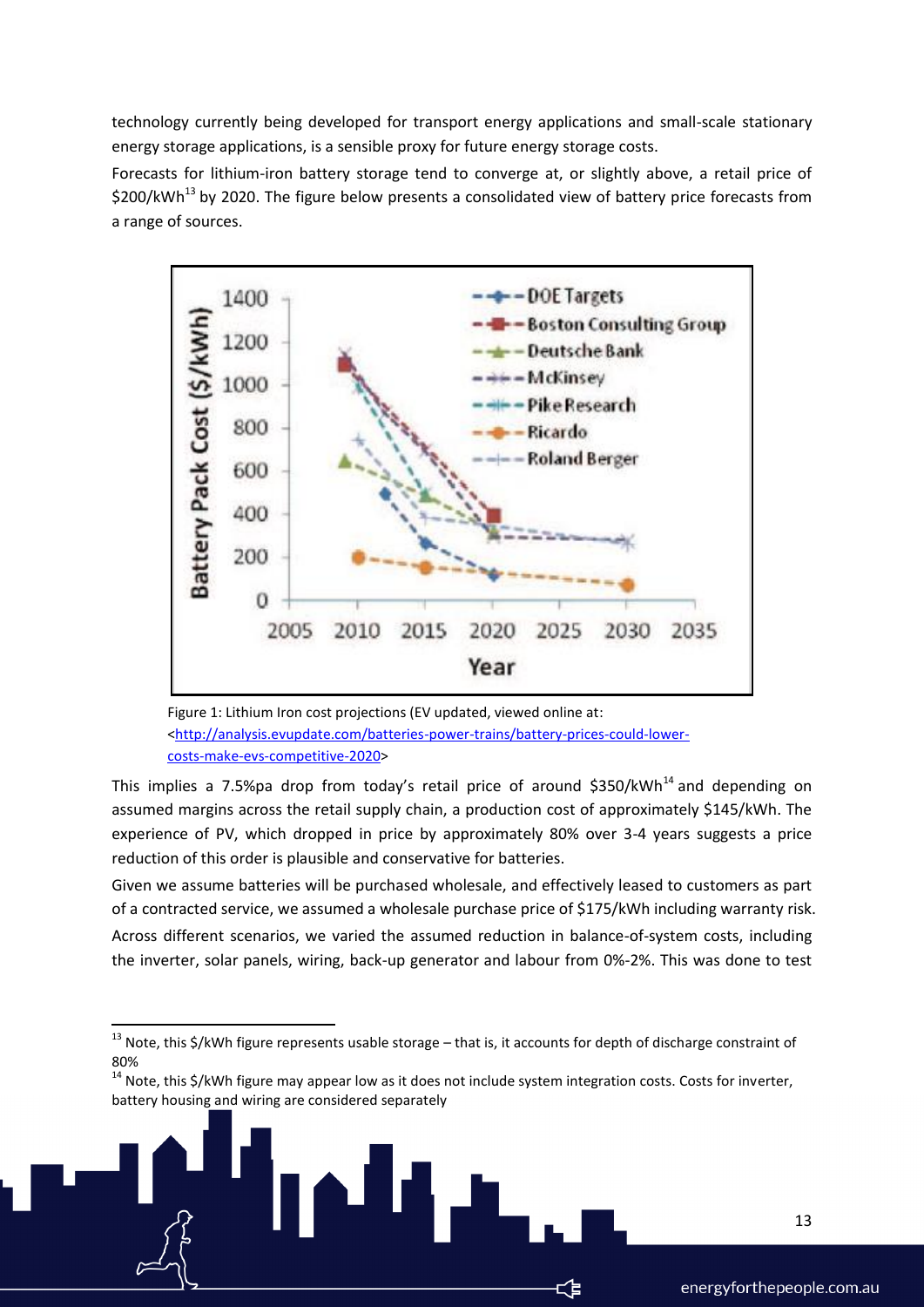the sensitivity of the analyses to these assumptions, and identify future price points at which standalone power systems could become viable.

As noted previously, we have assumed that, should stand-alone power systems emerge as a mainstream energy supply option, it would be facilitated by an energy service provider that procures, designs, installs and maintains the infrastructure on behalf of customers.

For the purposes of this research, we have assumed that such a business model is likely to work through an initial period of demonstration pilots, before scaling up to provide a mass-market service solution. In all financial modeling, we have assumed the energy service business operates with efficient internal costs and is able to purchase and finance stand-alone power infrastructure at scale.

| <b>ESCo cost assumption</b>                                                                      | <b>Assumption value</b>                                                                                                                    |
|--------------------------------------------------------------------------------------------------|--------------------------------------------------------------------------------------------------------------------------------------------|
| Equity investment portion                                                                        | 20%                                                                                                                                        |
| Cost of equity                                                                                   | $15\%^{15}$                                                                                                                                |
| Debt investment portion                                                                          | 80%                                                                                                                                        |
| Cost of debt                                                                                     | 7%                                                                                                                                         |
| Implied weighted cost of capital, 20%<br>equity, 80% debt                                        | 8.6%                                                                                                                                       |
| Infrastructure insurance cost                                                                    | Captured in wholesale price premium<br>assumption for stand-alone power<br>infrastructure                                                  |
| Customer acquisition cost (per customer)                                                         | Varied across scenarios to test sensitivity,<br>with default value being \$500                                                             |
| Customer service cost (including business<br>overheads) - single home solution (per<br>customer) | \$700 - is this on top of the opex costs that<br>we included in the SAPS model for System<br>Monitoring, comms and on-site<br>maintenance? |
| Customer service cost (including business<br>overheads) - 500 home cluster solution              | Varied across scenarios to test sensitivity,<br>with default value being \$400                                                             |
| Service fee (start price)                                                                        | Equal to the "business as usual" household<br>energy cost                                                                                  |
| Service fee and service overhead cost -<br>annual escalation                                     | 2.5%                                                                                                                                       |
| Year 12 appliance replacement cost                                                               | 1% cost reduction per annum reduction in<br>real terms from year 1                                                                         |

 $15$  This is the rate of return paid to equity investors in the ESCo

 $\overline{a}$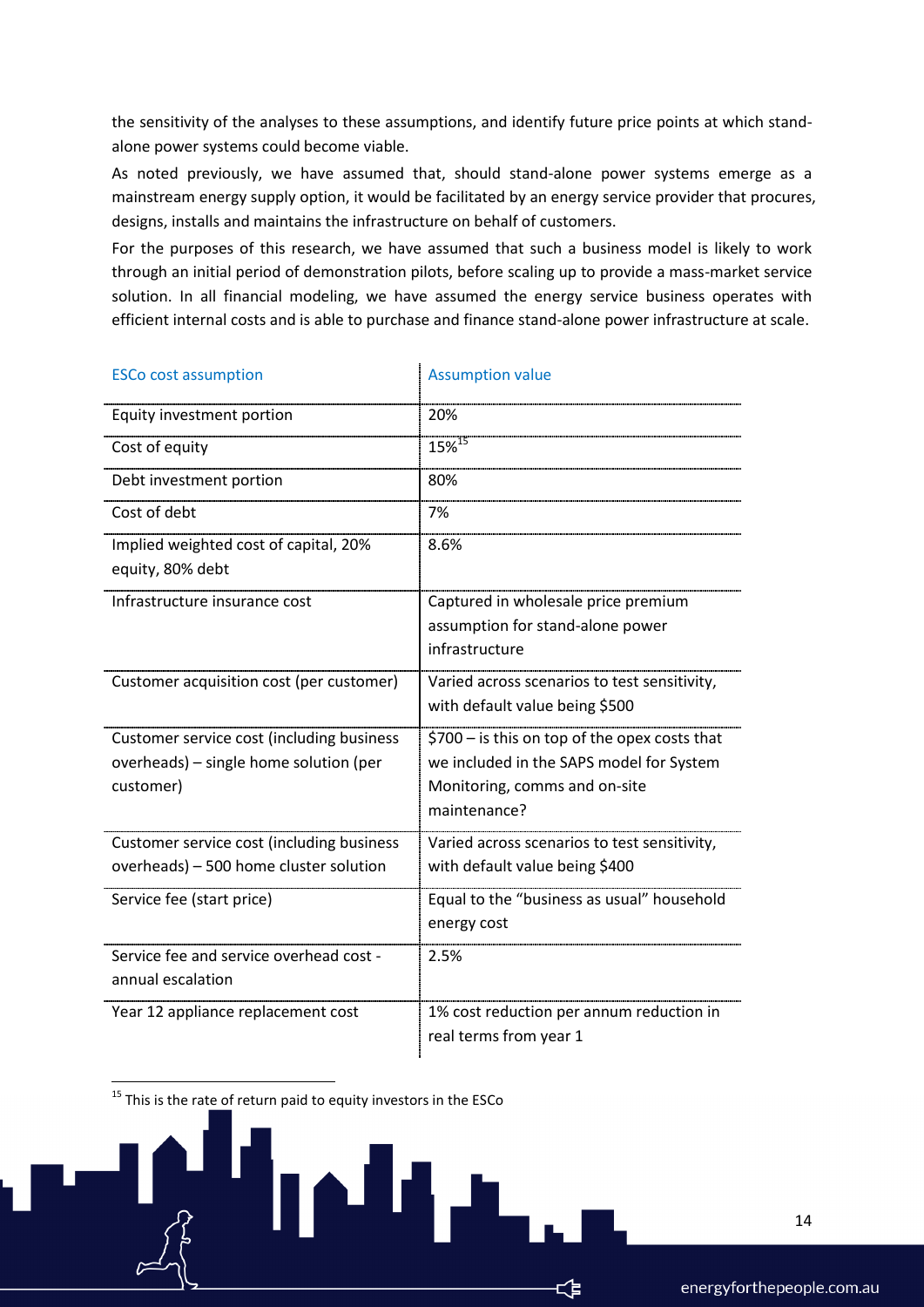| Year 15 inverter replacement cost                                                                 | 1% cost reduction per annum reduction in<br>real terms from year 1                                                                                                                                    |
|---------------------------------------------------------------------------------------------------|-------------------------------------------------------------------------------------------------------------------------------------------------------------------------------------------------------|
| Year 15 battery replacement cost                                                                  | 1% cost reduction per annum reduction in<br>real terms from year 1                                                                                                                                    |
| Value of centralised infrastructure offset -<br>single home, dual fuel, greenfield scenario       | \$2500 per customer to reflect avoided<br>network infrastructure costs                                                                                                                                |
| Value of centralised infrastructure offset -<br>single home, all electric, greenfield<br>scenario | \$2500 for avoided electricity network,<br>\$2200 for avoided gas network <sup>16</sup>                                                                                                               |
| Value of centralised infrastructure offset -<br>500 home, dual fuel, greenfield scenario          | $n/a$ – it is assumed the cost of building the<br>islanded network required to support a<br>stand-alone power solution is equivalent to<br>a business as usual network <sup>17</sup>                  |
| Value of infrastructure offset - 500 home,<br>dual fuel, retrofit scenarios                       | Built into SAPS capital cost assumption -<br>electricity network valued at 20% of its raw<br>cost of \$2500 per home, with grid O&M<br>costs set at 5% of full capital value (\$50,000<br>per annum). |
|                                                                                                   | A range of avoided gas network cost<br>assumptions are used as part of a<br>sensitivity analysis                                                                                                      |

Using these business model assumptions, a simple (pre-tax) cash-flow model was developed to reflect the business case for providing a stand-alone energy solution. The cash-flow model included dividend payments to equity investors and debt financiers reflecting their respective financing costs.

**.** 

 $^{16}$  Note, in a typical subdivision, gas network costs are often fully subsidised by the network provider and/or the State Government. The \$2200 avoided gas network assumption was derived by taking the current daily gas connection charge and multiplying it by 10-years as a conservative estimate of the capital cost.

 $17$  Note, in practice this may underestimate the value of a stand-alone power solution as in a typical greenfield development, the property developer contributes approximately 50% of the infrastructure cost (they pay 100% up front, then receive a cash rebate).